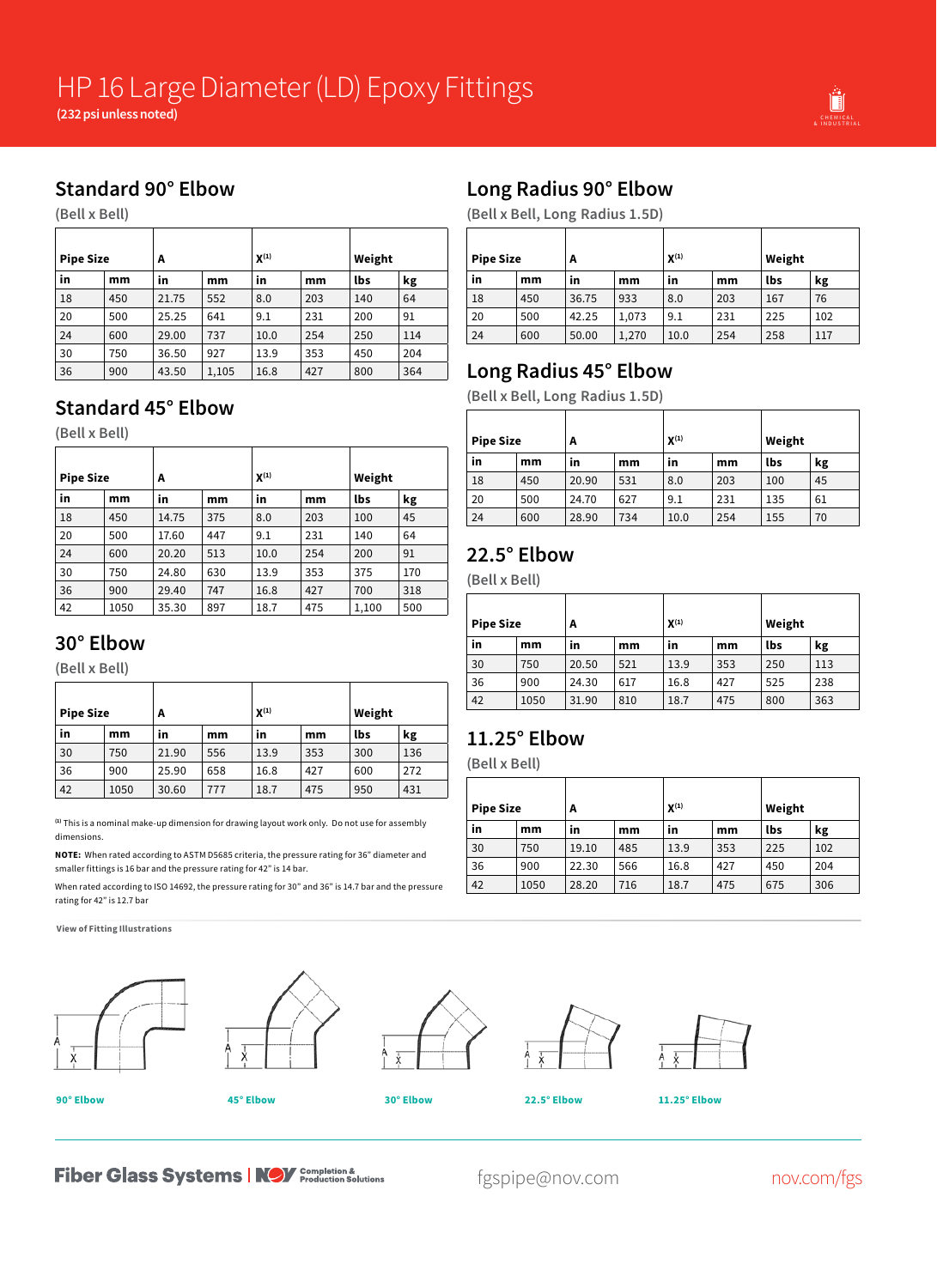#### **Tees**

**(Bell x Bell x Bell)**

| <b>Pipe Size</b> |     | A     |       | $X^{(1)}$ |     | Weight |     |
|------------------|-----|-------|-------|-----------|-----|--------|-----|
| in               | mm  | in    | mm    | in        | mm  | lbs    | kg  |
| 18               | 450 | 22.38 | 568   | 8.0       | 203 | 320    | 145 |
| 20               | 500 | 26.25 | 667   | 9.1       | 231 | 360    | 163 |
| 24               | 600 | 28.00 | 711   | 10.0      | 254 | 450    | 204 |
| 30               | 750 | 36.50 | 927   | 13.9      | 353 | 750    | 340 |
| 36               | 900 | 40.50 | 1,029 | 16.8      | 427 | 1,200  | 545 |

# **Sleeve Coupling**

**(Bell x Bell)**

| <b>Pipe Size</b> |      | А     |       | $X^{(1)}$ |     | Weight |     |
|------------------|------|-------|-------|-----------|-----|--------|-----|
| in               | mm   | in    | mm    | in        | mm  | lbs    | kg  |
| 18               | 450  | 21.00 | 533   | 8.0       | 203 | 51     | 23  |
| 20               | 500  | 26.00 | 660   | 9.1       | 231 | 76     | 35  |
| 24               | 600  | 29.50 | 749   | 10.0      | 254 | 122    | 55  |
| 30               | 750  | 35.00 | 889   | 13.9      | 353 | 200    | 91  |
| 36               | 900  | 41.00 | 1,041 | 16.8      | 427 | 320    | 145 |
| 42               | 1050 | 46.00 | 1,168 | 18.7      | 475 | 500    | 227 |

## **Reducing Tees**

| <b>Pipe Size</b> |           | AT    |     | AS    |     | X <sub>1</sub> (1) |     | $X_2^{(1)}$ |     | Weight |     |
|------------------|-----------|-------|-----|-------|-----|--------------------|-----|-------------|-----|--------|-----|
| in               | mm        | in    | mm  | ` in  | mm  | in                 | mm  | <b>in</b>   | mm  | lbs    | kg  |
| $18 \times 14$   | 450 x 350 | 22.38 | 568 | 20.50 | 521 | 8.0                | 203 | 6.4         | 163 | 280    | 127 |
| 18 x 16          | 450 x 400 | 22.38 | 568 | 21.00 | 533 | 8.0                | 203 | 6.6         | 167 | 300    | 136 |
| $20 \times 16$   | 500 x 400 | 26.25 | 667 | 22.50 | 572 | 9.1                | 231 | 6.6         | 167 | 320    | 145 |
| 20 x 18          | 500 x 450 | 26.25 | 667 | 22.75 | 578 | 9.1                | 231 | 8.0         | 203 | 340    | 154 |
| 24 x 18          | 600 x 450 | 28.00 | 711 | 25.25 | 641 | 10.0               | 254 | 8.0         | 203 | 400    | 182 |
| 24 x 20          | 600 x 500 | 28.00 | 711 | 27.75 | 705 | 10.0               | 254 | 9.1         | 231 | 420    | 191 |

#### **Concentric Reducers**

**(Bell x Bell)**

| <b>Pipe Size</b> |                  | A     |       | $X^{(1)}$ |     | $X^{(2)}$ |     | Weight |     |
|------------------|------------------|-------|-------|-----------|-----|-----------|-----|--------|-----|
| in               | mm               | in    | mm    | in        | mm  | in        | mm  | lbs    | kg  |
| $18 \times 16$   | 450 x 400        | 28.75 | 730   | 8.0       | 203 | 6.8       | 173 | 110    | 50  |
| $20 \times 18$   | 500 x 450        | 32.00 | 813   | 9.1       | 231 | 8.0       | 203 | 140    | 64  |
| $24 \times 20$   | 600 x 500        | 46.25 | 1,175 | 10.0      | 254 | 9.1       | 231 | 190    | 86  |
| $30 \times 24$   | 750 x 600        | 50.50 | 1283  | 13.9      | 353 | 10.0      | 254 | 300    | 136 |
| $36 \times 30$   | $900 \times 750$ | 56.00 | 1422  | 16.8      | 427 | 13.9      | 352 | 450    | 205 |
| 42 x 36          | 1050 x 900       | 61.50 | 1562  | 18.7      | 475 | 16.8      | 428 | 750    | 340 |

## **Nipples**

**(X = Available Lengths)**

| <b>Pipe Size</b> |      | <b>Overall Length</b> |              |   |  |  |  |  |  |
|------------------|------|-----------------------|--------------|---|--|--|--|--|--|
| in<br>mm         |      | 24" (610 mm)          | 36" (914 mm) |   |  |  |  |  |  |
| 18               | 450  | X                     | x            |   |  |  |  |  |  |
| 20               | 500  | X                     | χ            |   |  |  |  |  |  |
| 24               | 600  |                       | x            |   |  |  |  |  |  |
| 30               | 750  |                       | χ            |   |  |  |  |  |  |
| 36               | 900  |                       |              | X |  |  |  |  |  |
| 42               | 1050 |                       |              | χ |  |  |  |  |  |

**NOTE:** When rated according to ASTM D5685 criteria, the pressure rating for 36" diameter and smaller fittings is 16 bar and the pressure rating for 42" is 14 bar.

When rated according to ISO 14692, the pressure rating for 30" and 36" is 14.7 bar and the pressure rating for 42" is 12.7 bar



# **Fiber Glass Systems | NOV** Completion &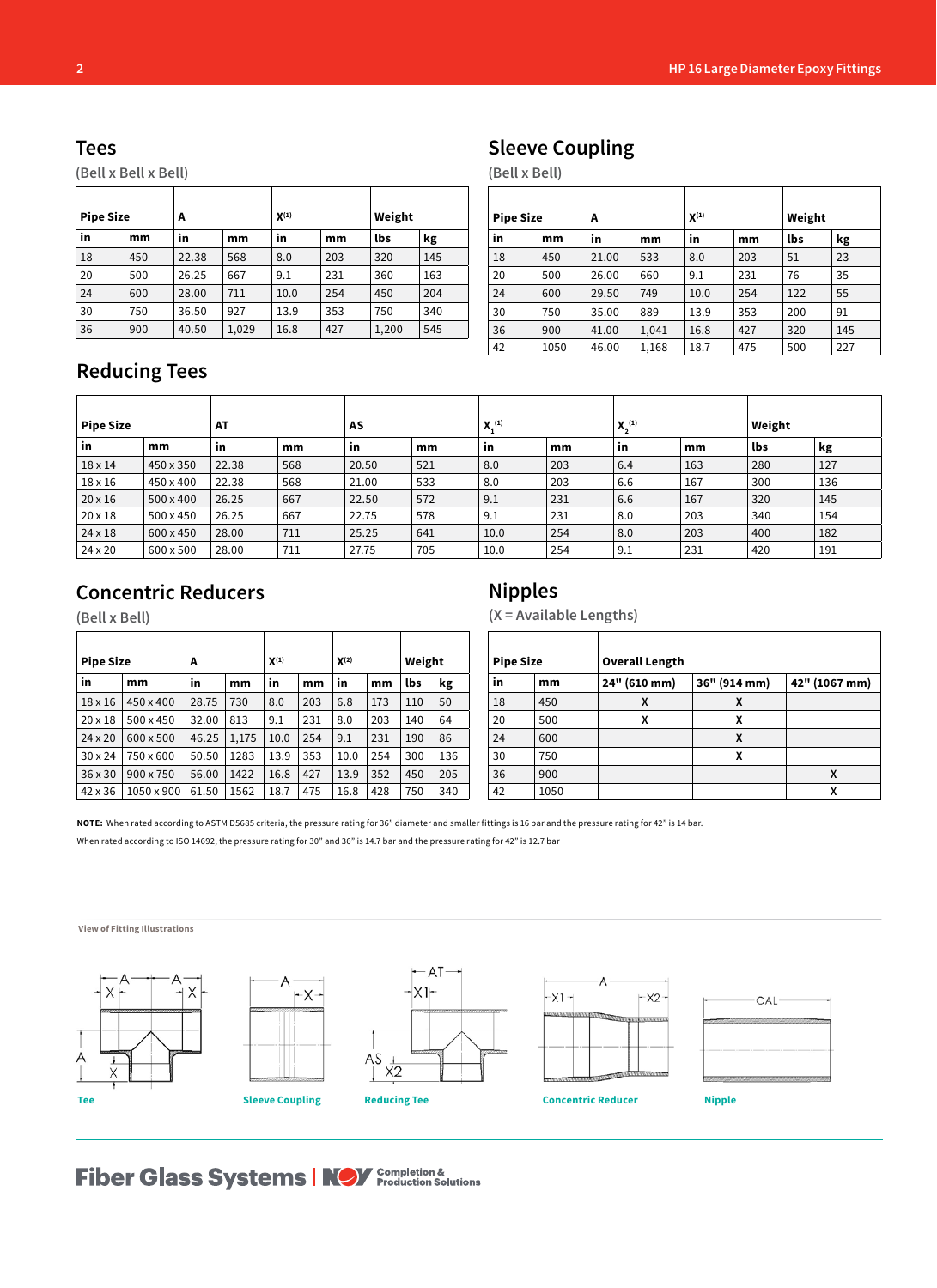#### **Flanges**

**(Filament Wound (FW) and Blind Flange ANSI B16.5 Class 150)**

| Pipe Size $ B $ |     |      |     |      |    | cс        |     | D         |     | Е<br><b>Bold Hole Size</b><br><b>Number of Bolts</b> |           | 0    |     | <b>FW</b><br><b>Flange</b><br>$X^{(1)}$ |     | <b>Bolt Toraue</b> |     | FW<br><b>Flange</b><br>Weight |    | <b>Blind</b><br><b>Flange</b><br>Weight |    |
|-----------------|-----|------|-----|------|----|-----------|-----|-----------|-----|------------------------------------------------------|-----------|------|-----|-----------------------------------------|-----|--------------------|-----|-------------------------------|----|-----------------------------------------|----|
| in              | mm  | ∣ in | mm  | in   | mm | <b>in</b> | mm  | <b>in</b> | mm  | <b>in</b>                                            | mm        | in   | mm  | in                                      | mm  | ft•lbs             | N•m | lbs                           | kg | <b>Blind</b>                            | kg |
| 18              | 450 | 9.0  | 229 | 2.75 | 70 | 2.50      | 64  | 22.75     | 578 | $1.25 - 16$                                          | $32 - 16$ | 25.0 | 635 | 6.8                                     | 173 | 200                | 271 | 76                            | 35 | 125                                     | 57 |
| 20              | 500 | 11.0 | 279 | 2.75 | 70 | 2.75      | 70  | 25.00     | 635 | $1.25 - 20$                                          | $32 - 20$ | 27.5 | 699 | 7.8                                     | 198 | 200                | 271 | 92                            | 42 | 140                                     | 64 |
| 24              | 600 | 13.0 | 330 | 3.00 | 76 | 3.31      | -84 | 29.50     | 749 | $1.38 - 20$                                          | $35 - 20$ | 32.0 | 813 | 9.5                                     | 241 | 200                | 271 | 124                           | 56 | 155                                     | 70 |

**(1)** This is a nominal make-up dimension for drawing layout work only. Do not use for assembly dimensions.

#### **Van Stone Flanges**

**(ANSI B16.5 Class 150 (18"-24"), ANSI B16.1 Class 125 (30"-42"))**

| <b>Pipe</b><br>Size |        | А    |      | в    |                 | $X^{(1)}$ |         | D                  |         | Е         |         |      |                 | G    |         | н     |       |                       |     | Max. Bolt<br><b>Torque</b> |     | Nom.<br>Weight<br>Hub |     | Nom.<br>Weight<br>Bolt<br>Ring |     |
|---------------------|--------|------|------|------|-----------------|-----------|---------|--------------------|---------|-----------|---------|------|-----------------|------|---------|-------|-------|-----------------------|-----|----------------------------|-----|-----------------------|-----|--------------------------------|-----|
| in l                | mm     | in   | mm   | in   | mm <sub>l</sub> | in        | $mm$ in |                    | $mm$ in |           | $mm$ in |      | mm <sub>l</sub> | in   | $mm$ in |       | mm    | -in                   | mm  | ft•lbs N•m lbs             |     |                       | kg  | lbs                            | kg  |
| 18 <sup>1</sup>     | 450    | 21.4 | 545  | 19.9 | 506             | 7.5       | 191     | 9.00               | 229     | 8.50      | 216     | 2.25 | 57              | 1.25 | 32      | 22.75 | 578   | 25.00                 | 635 | 200                        | 271 | 39                    | 18  | 98                             | 44  |
| 20 <sub>1</sub>     | 500    | 23.7 | 602  | 21.9 | 557             | 8.5       | 216     | 9.88               | 251     | 9.38      | 238     | 2.25 | -57             | 1.25 | 32      | 25.00 | 635   | 27.50                 | 699 | 200                        | 271 | 53                    | 24  | 114                            | 52  |
|                     | 24 600 | 28.1 | 713  | 25.9 | 658             | 10.0      | 254     | 11.75              | 298     | 11.25     | 286     | 2.25 | .57             | 1.38 | 35      | 29.50 | 749   | 32.00                 | 813 | 200                        | 271 | 79                    | 36  | 140                            | 64  |
| 30 <sup>1</sup>     | 750    | 34.6 | 880  | N/A  | N/A             | 10.0      | 254     | 10.00   254   9.50 |         |           | 241     | 2.25 | -57             | 1.38 | 35      | 36.00 | 914   | 38.75                 | 984 | 400                        | 543 | 121                   | 55  | 192                            | 87  |
|                     | 36 900 | 41.1 | 1043 | N/A  | N/A             | 13.0      | 330     | 13.00 330          |         | 12.50 318 |         | 2.25 | 57              | 1.63 | 41      | 42.75 | 1,086 | 46.00   1,168   400   |     |                            | 543 | 208                   | 94  | 270                            | 122 |
| 42 <sub>1</sub>     | 1050   | 47.8 | 1214 | N/A  | N/A             | 19.5      | 495     | 19.50              | 495     | 19.00     | 483     | 3.00 | 76              | 1.63 | 41      | 49.50 |       | 1,257 53.00 1,346 400 |     |                            | 543 | 440                   | 200 | 445                            | 202 |

**(1)** All 18" - 42" (450-1050 mm) Van Stone Flanges will have to be custom fit to spigot.

#### **Saddles**

| <b>Pipe Size</b> |                 | A          |     | в  |                    | L   | $X_1^{(1)}$<br><b>W/RT Pipe</b> |    | $X_1^{(1)}$<br><b>W/GT Pipe</b> |    |  |  |
|------------------|-----------------|------------|-----|----|--------------------|-----|---------------------------------|----|---------------------------------|----|--|--|
| in               | mm              | in         | mm  | in | mm                 | deg | in                              | mm | lbs                             | kg |  |  |
| $18 \times 2$    | $450 \times 50$ | 12.75      | 324 | 13 | 330                | 90  | 1.6                             | 41 | $1.6\,$                         | 41 |  |  |
| $18 \times 3$    | 450 x 75        | 13.25      | 381 | 15 | 337                | 90  | 1.8                             | 46 | 1.9                             | 48 |  |  |
| $20 \times 2$    | $500 \times 50$ | 13.75      | 349 | 13 | 330                | 90  | 1.6                             | 41 | 1.6                             | 41 |  |  |
| $20 \times 3$    | $500 \times 75$ | 14.25      | 362 | 15 | 381                | 90  | 1.8                             | 46 | 1.9                             | 48 |  |  |
| $24 \times 2$    | $600 \times 50$ | 16.00      | 406 | 13 | 330                | 70  | 1.6                             | 41 | 1.6                             | 41 |  |  |
| 24x3<br>$\cdots$ | 600 x 75<br>.   | 16.25<br>. | 413 | 15 | 381<br>$\sim$<br>. | 70  | 1.8                             | 46 | 1.9                             | 48 |  |  |

**(1)** This is a nominal make-up dimension for drawing layout work only. Do not use for assembly dimensions.

**NOTE:** When rated according to ASTM D5685 criteria, the pressure rating for 36" diameter and smaller fittings is 16 bar and the pressure rating for 42" is 14 bar. When rated according to ISO 14692, the pressure rating for 30" and 36" is 14.7 bar and the pressure rating for 42" is 12.7 bar

#### **View of Fitting Illustrations**







fgspipe@nov.com nov.com/fgs